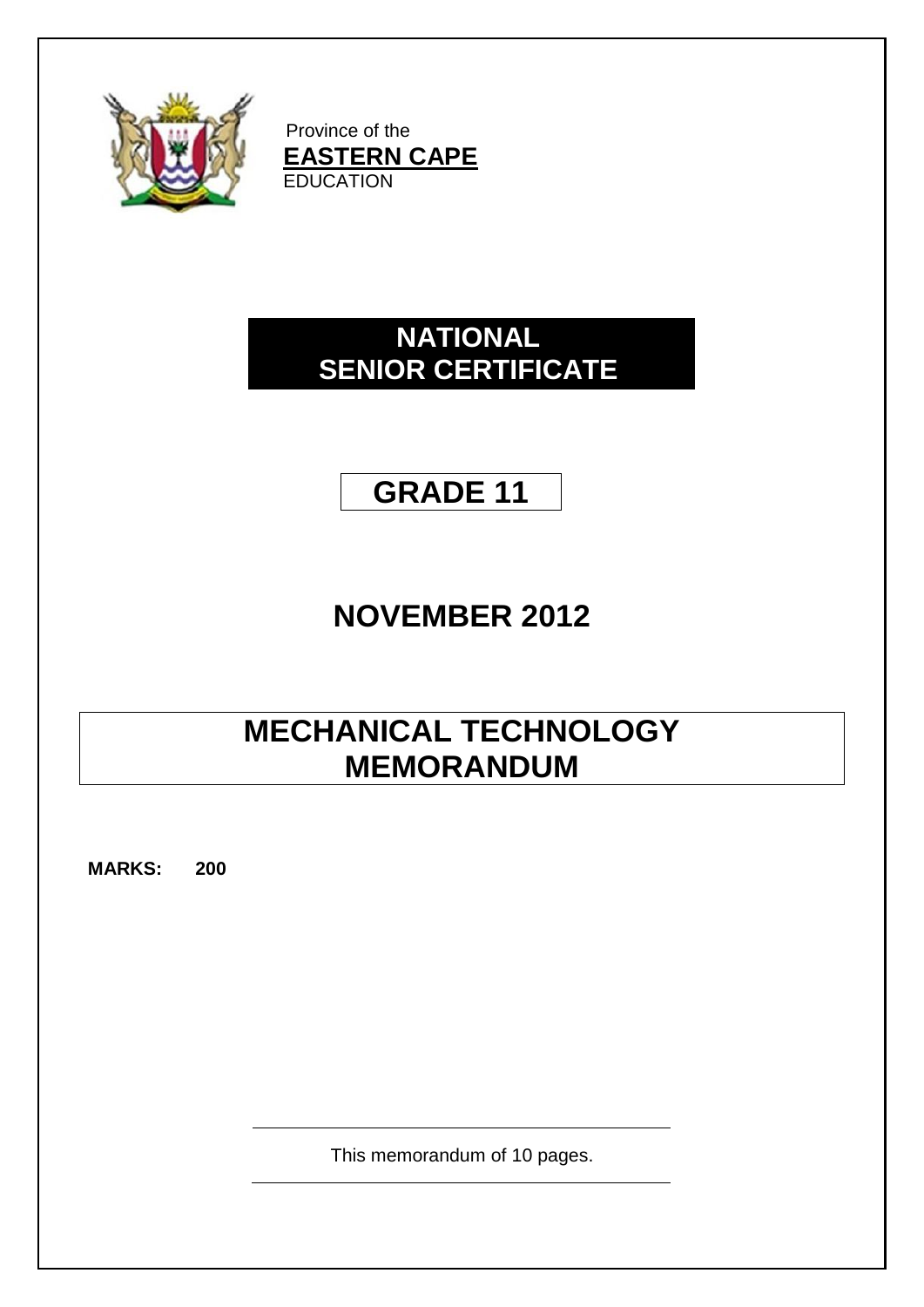#### **QUESTION 1: MULTIPLE-CHOICE QUESTIONS**

(Learning Outcome 3: Assessment Standards 1 – 9)

| 1.1                                    | A                                   | B                       |                                                                                | D                       |
|----------------------------------------|-------------------------------------|-------------------------|--------------------------------------------------------------------------------|-------------------------|
| $\frac{1.2}{1.2}$                      |                                     |                         |                                                                                | D                       |
| $\frac{1.3}{1.4}$<br>$\frac{1.5}{1.5}$ | A                                   | B                       | C<br>C<br>C<br>C<br>C<br>C<br>C<br>C<br>C<br>C<br>C<br>C<br>C<br><br>C<br><br> | $\overline{D}$          |
|                                        | Ā                                   | B                       |                                                                                | $\overline{D}$          |
|                                        | A                                   | B                       |                                                                                | $\overline{\mathsf{D}}$ |
|                                        | $\overline{\mathsf{A}}$             | $\overline{\mathsf{B}}$ |                                                                                |                         |
| $\frac{1.6}{1.7}$                      | $\overline{\mathsf{A}}$             | B                       |                                                                                | $\mathsf{D}$            |
| $\overline{1.8}$                       | Ā                                   | B                       |                                                                                | D                       |
| $\frac{1.9}{1.10}$                     | $\overline{\mathsf{A}}$             | В                       |                                                                                |                         |
|                                        |                                     | $\overline{\mathsf{B}}$ |                                                                                | D                       |
| 1.11                                   | ₽                                   | $\overline{\mathsf{B}}$ | $\overline{C}\overline{C}\overline{C}\overline{C}$                             | $\overline{\mathsf{D}}$ |
| 1.12                                   | $\overline{\mathsf{A}}$             | B                       |                                                                                | D                       |
| 1.13                                   |                                     | B                       |                                                                                |                         |
| 1.14                                   | $\frac{\overline{A}}{\overline{A}}$ | $\overline{B}$          |                                                                                |                         |
| 1.15                                   | Ā                                   | B                       |                                                                                | $\mathsf{D}$            |
| 1.16                                   | $\overline{\mathsf{A}}$             | В                       |                                                                                | D                       |
| 1.17                                   |                                     | $\overline{B}$          |                                                                                | $\overline{\mathsf{D}}$ |
| 1.18                                   |                                     | $\overline{\mathsf{B}}$ | $\overline{C}$<br>$\overline{C}$<br>$\overline{C}$                             | $\overline{D}$          |
| 1.19                                   |                                     | $\overline{\mathsf{B}}$ |                                                                                | $\overline{D}$          |
| 1.20                                   |                                     | $\overline{\mathsf{B}}$ |                                                                                | $\overline{\mathsf{D}}$ |

 $(20 \times 1)$   $(20)$ 

#### **QUESTION 2: APPLIED MECHANICS**

(Learning Outcome 3: Assessment Standards 6 and 8)

- 2.1 2.1.1 Take moments about RL:  $Clockwise =$  anti-clock  $(2 \times 2) + (6 \times 3) + (4 \times 6) = (RR \times 8)$  √  $RR = 5,75 N \sqrt{ }$  Take moments about RR:  $Clockwise =$  anti-clock  $(RL \times 8) = (4 \times 2) + (6 \times 5) + (2 \times 6)$  √  $RL = 6,25 N \sqrt{6}$ 
	- 2.1.2 Bending moments at: A:  $(6,25 \times 2) - (2 \times 0)$  = 12,5 Nm  $\sqrt{ }$ B:  $(6,25 \times 4) - (2 \times 2) - (6 \times 1) = 15$  Nm  $\sqrt{ }$ C:  $(6,25 \times 6) - (2 \times 4) - (6 \times 3) = 11,5$  Nm  $\sqrt{ }$  (3)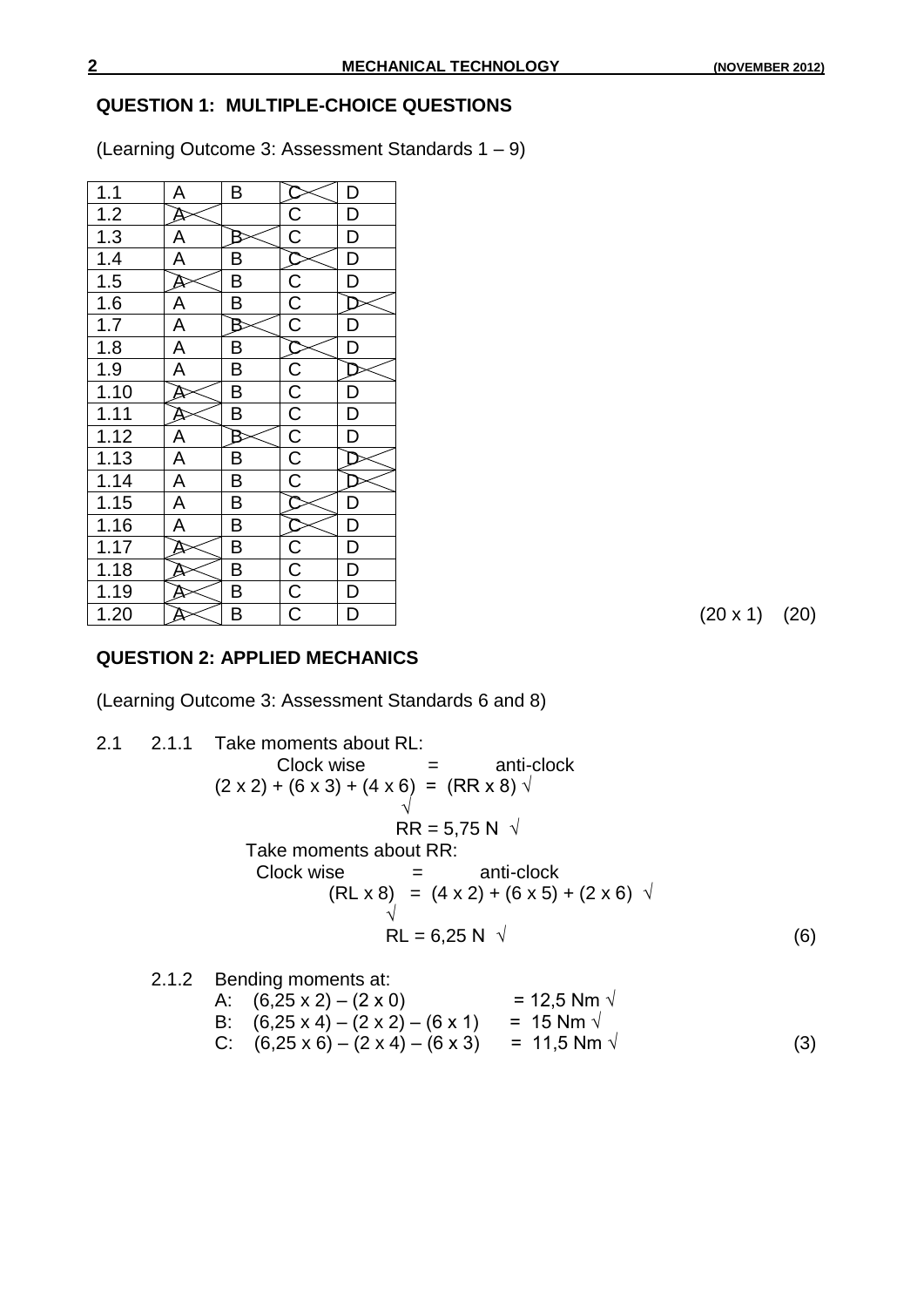2.1.4



(4)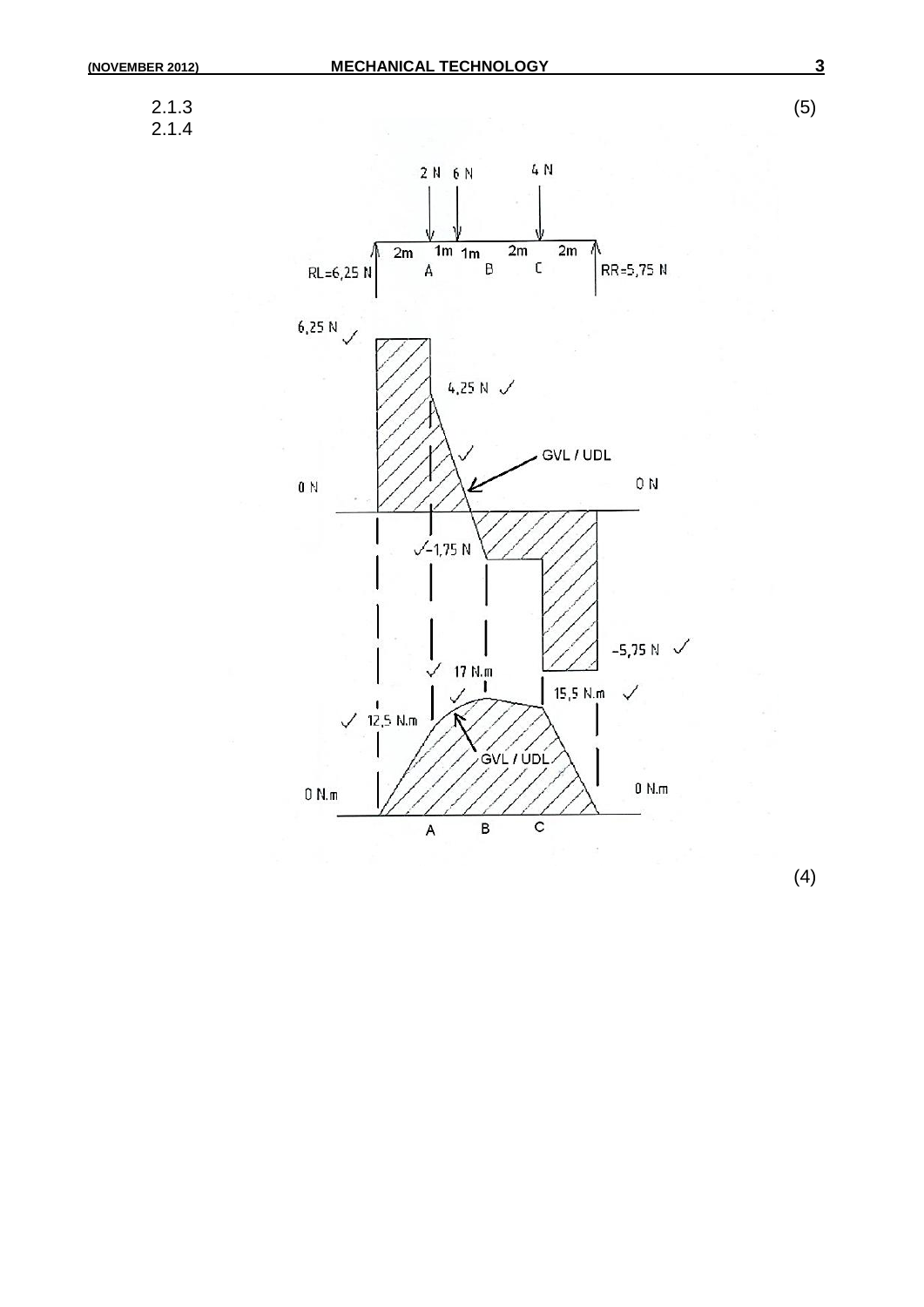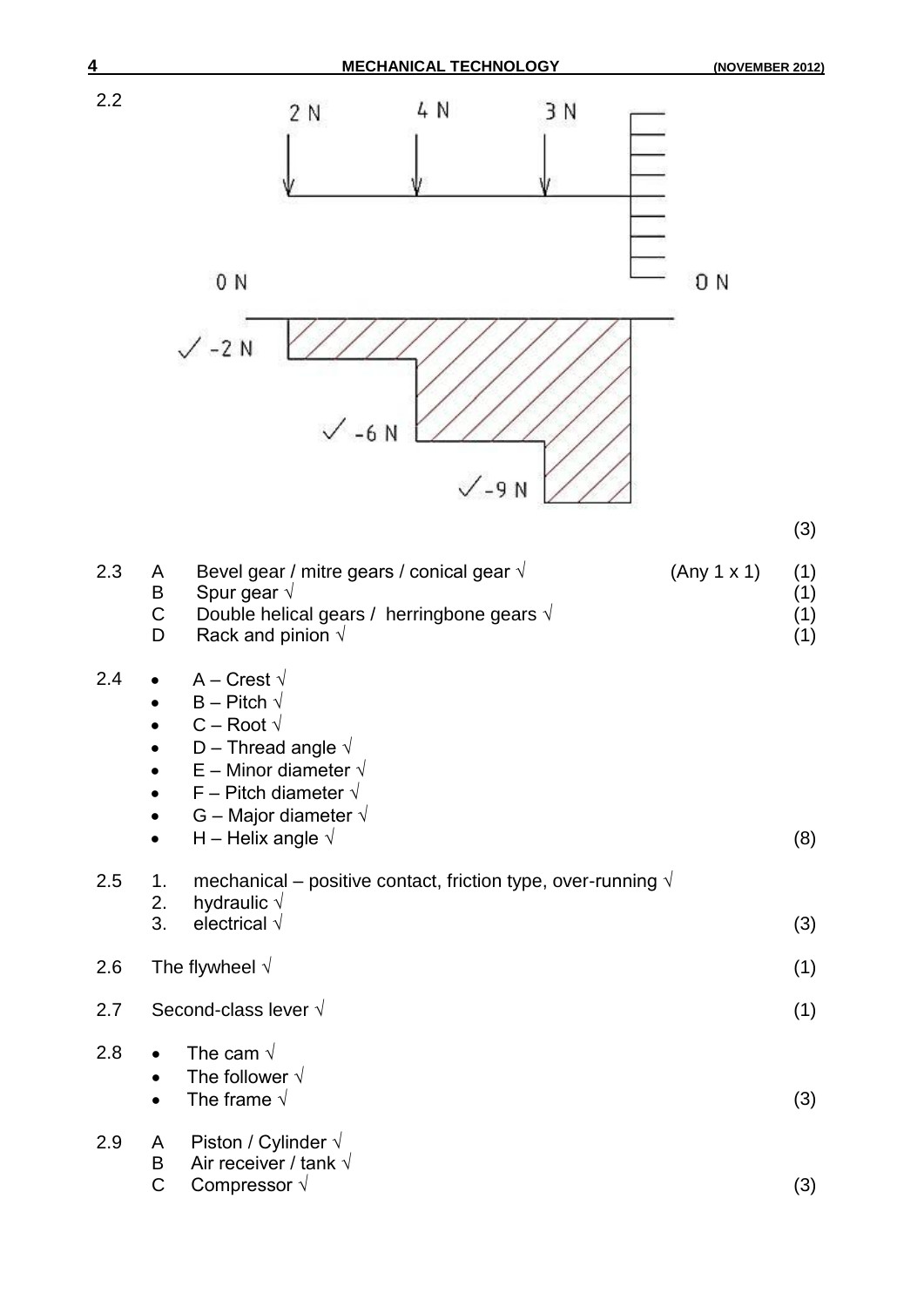|      | (NOVEMBER 2012)            | <b>MECHANICAL TECHNOLOGY</b>                                                                                                                                                                                                                                                                                              | 5    |  |  |
|------|----------------------------|---------------------------------------------------------------------------------------------------------------------------------------------------------------------------------------------------------------------------------------------------------------------------------------------------------------------------|------|--|--|
| 2.10 |                            | Anti-lock brake system $\sqrt{}$                                                                                                                                                                                                                                                                                          |      |  |  |
| 2.11 | $\bullet$<br>$\bullet$     | Regulating pressure in the circuit. $\sqrt{ }$<br>Directing the hydraulic fluid and compressed air into lines or into<br>specific directions. $\sqrt{ }$<br>Determine the amount of fluid and compressed air that will flow in<br>different parts of the circuit. $\sqrt{ }$                                              |      |  |  |
| 2.12 |                            | The injector just behind the intake valve. $\sqrt{ }$<br>The injector in the combustion chamber. $\sqrt{ }$                                                                                                                                                                                                               |      |  |  |
|      |                            | <b>QUESTION 3: TOOLS AND EQUIPMENT</b>                                                                                                                                                                                                                                                                                    |      |  |  |
|      |                            | (Learning Outcome 3: Assessment Standard 2)                                                                                                                                                                                                                                                                               |      |  |  |
| 3.1  | 3.1.1                      | Outside micrometre $\sqrt{ }$                                                                                                                                                                                                                                                                                             | (1)  |  |  |
|      | 3.1.2                      | Anvil $\sqrt$<br>1.<br>Spindle $\sqrt$<br>2.<br>3.<br>Lock nut / spindle lock $\sqrt{}$<br>Barrel $\sqrt$<br>4.<br>Thimble $\sqrt$<br>5.<br>6.<br>Ratchet $\sqrt{ }$<br>U-frame $\sqrt{ }$<br>7.                                                                                                                          | (7)  |  |  |
| 3.2  | 3.2.1                      | 12,00<br>0, 86 $\sqrt{ }$<br>12, 86 mm $\sqrt{ }$                                                                                                                                                                                                                                                                         | (2)  |  |  |
|      | 3.2.2                      | 1. Length measurements can be taken. $\sqrt{ }$<br>Depth measurements can be taken. $\sqrt{ }$<br>2.<br>3.<br>Inside measurements can be taken. $\sqrt{ }$<br>4.<br>The main scale is longer than that of the micrometre.<br>5.<br>The vernier can move quicker (than the micrometre) from<br>one measurement to another. | (3)  |  |  |
| 3.3  |                            | "Die nut" $\sqrt{ }$ (looks like a nut hexagon)                                                                                                                                                                                                                                                                           |      |  |  |
| 3.4  |                            | N.m. (Newton meter) $\sqrt{}$                                                                                                                                                                                                                                                                                             |      |  |  |
| 3.5  | 1.<br>2.<br>3.<br>4.<br>5. | cylinder head bolts or nuts $\sqrt{ }$<br>main or big-end bearings bolts or nuts $\sqrt{ }$<br>front wheel bearings nuts $\sqrt{}$<br>rear axle assemblies $\sqrt{ }$<br>bolts and nuts on automatic gearboxes $\sqrt{ }$                                                                                                 | (5)  |  |  |
|      |                            |                                                                                                                                                                                                                                                                                                                           | [20] |  |  |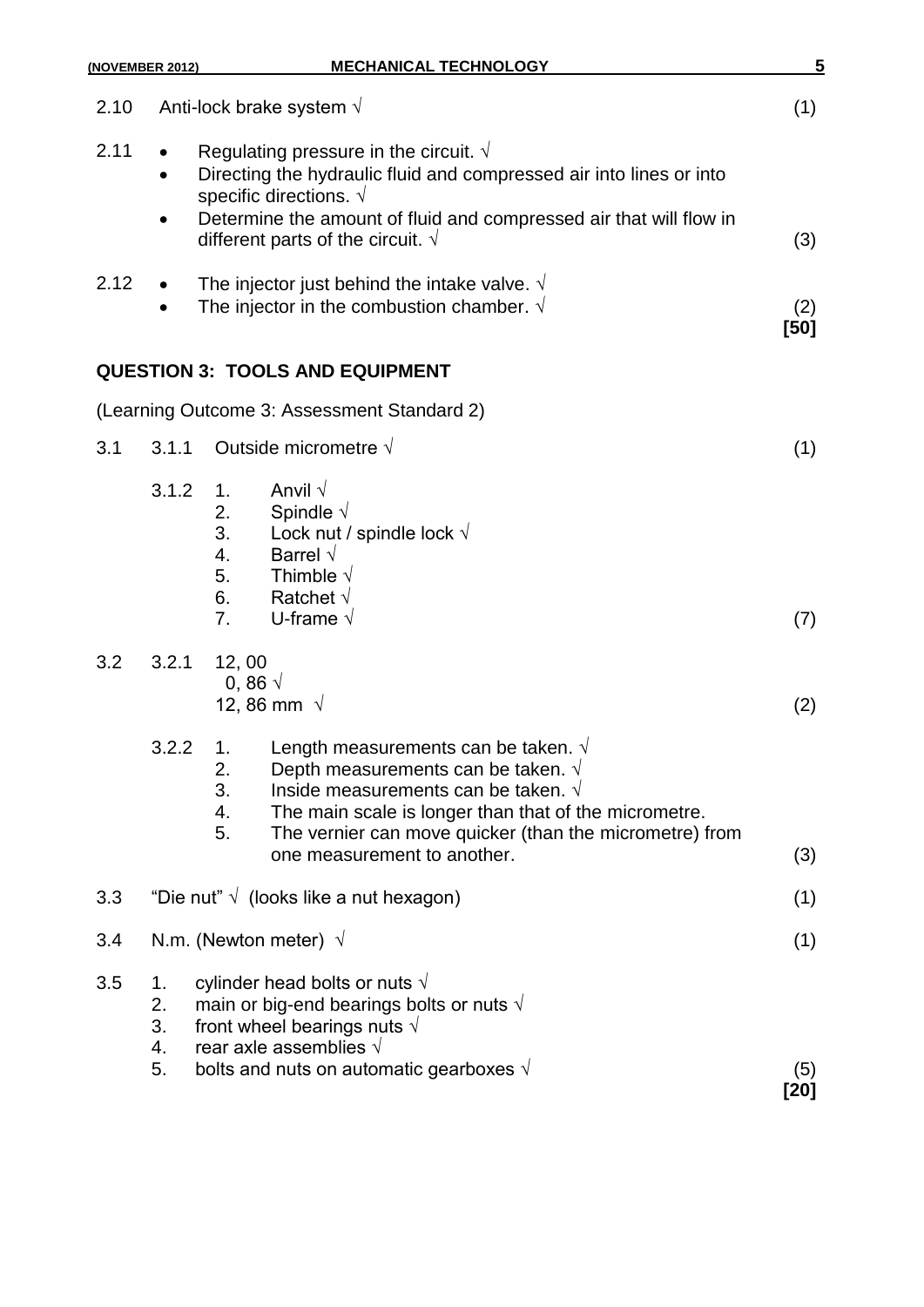#### **QUESTION 4: MATERIALS**

(Learning Outcome 3: Assessment Standard 3)

- 4.1 It is the controlled heating and cooling of metals  $\sqrt{ }$ 
	- in their solid state so  $\sqrt{ }$
	- as to change their properties.  $\sqrt{ }$  (3)
- 4.2 Elastic hardness  $\sqrt{ }$ 
	- Resistance to abrasion  $\sqrt{2}$

| 4.3 |       | <b>Processes</b> | <b>Property</b>                                                                                                                     | <b>Media</b>                                                    |     |
|-----|-------|------------------|-------------------------------------------------------------------------------------------------------------------------------------|-----------------------------------------------------------------|-----|
|     | 4.3.1 | Hardening        | Produce a fine grain structure<br>which is very hard $\sqrt{ }$                                                                     | Water, brine or<br>$\mathsf{oil} \ \sqrt{}$                     | (2) |
|     | 4.3.2 | Tempering        | Relieves the strains induced<br>and reduce brittleness $\sqrt{}$                                                                    | Water, brine, air<br>or oil $\sqrt{ }$                          | (2) |
|     | 4.3.3 | Annealing        | To make the material ductile<br>refine grain structure and<br>reduce brittleness. To soften<br>the material for machining $\sqrt{}$ | Sand, ashes,<br>charcoal, lime or<br>furnace cooling $\sqrt{ }$ | (2) |
|     | 4.3.4 | Normalising      | To relieve the internal stresses<br>produced by machining,<br>forging or welding $\sqrt{ }$                                         | Cooling it down in<br>still air $\sqrt{ }$                      | '2) |

- 4.4 Remember safety eye protection  $\sqrt{ }$ 
	- Give a light blow of equal force on each of the two specimens with the centre punch and hammer.  $\sqrt{ }$
	- By visual observation the deeper hole soft metal.  $\sqrt{ }$
	- By visual observation the shallow hole harder metal.  $\sqrt{ }$
	- By sound the softer metal dull sound bigger hole the harder metal clearer sound smaller hole.  $\sqrt{ }$  (5)
- 4.5  $A Light$  straw  $\sqrt{ }$ 
	- $-B-2600 \sqrt{2}$

**[20]**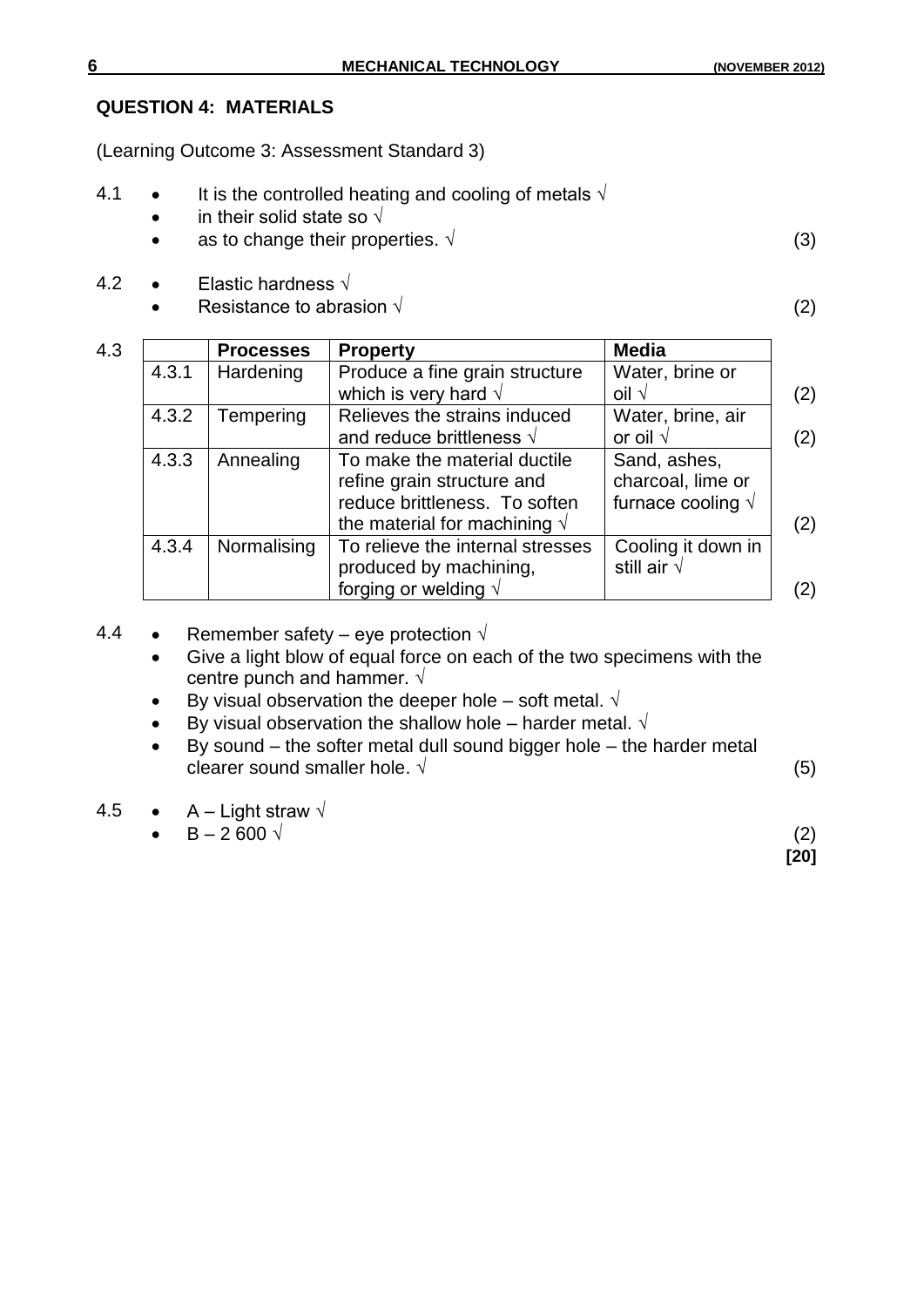#### **QUESTION 5: MANUFACTURING PROCESS, CONSTRUCTION AND SAFETY**

(Learning Outcome 3: Assessment Standards 1, 4 and 5)

- 5.1 Choose the correctly sharpened drill for the type of work and the material you are going to drill.  $\sqrt{ }$ 
	- Do not leave the chuck key in the chuck when you are not at the machine. √
	- Never leave the machine running if unattended.  $\sqrt{ }$
	- Clamp work piece securely to the table and do not hold it by hand. √
	- Never try to stop the work piece by hand if it slips from the clamp.  $\sqrt{ }$
	- Do not force a drill into the work piece.
	- Use a brush/wooden rod to remove chips from the drill.
	- Be careful that your clothes do not get caught in the drill when reaching around.
	- A drill should run at the correct speed for the job. (Any 5 x 1) (5)
- 5.2 See that all guards are in place.  $\sqrt{ }$ 
	- Ensure that no oil or grease is on the floor.  $\sqrt{ }$
	- Select the correct blade for the material to be cut.  $\sqrt{ }$
	- When changing blades ensure that machine is switched off at the mains. √
	- When replacing blade, do it gently.
	- Do not adjust guides whilst machine is running.
	- Clamp material properly.
	- Support long pieces of material at the end.
	- Always stop machine if you leave it unattended.  $(Any 4 x 1)$  (4)
- 5.3  $\bullet$  Make sure that all guards are in place.  $\sqrt{ }$ 
	- Do not wear loose clothing. √
	- Keep any waste or rags away from rotating parts.  $\sqrt{ }$
	- Check that there is no oil or grease on the floor.  $\sqrt{ }$
	- Do not leave spanners or keys on rotary parts.
	- Never apply a spanner to revolving work.
	- Always clamp work piece safely and firmly.
	- Do not use your hands to remove cuttings while machine is in motion.
	- Never adjust the cutting tool while a machine is running.
	- Resist the habit of leaning on machinery.
	- Do not attempt to stop a machine by placing your hand on the chuck.
	- Give attention to cutting-fluid control before switching on a machine.
		- $(Any 4 x 1)$  (4)
- 5.4 First: clean the joining surfaces mechanically.  $\sqrt{ }$ Secondly: then coated with a borax flux that cleans the metal chemically.  $\sqrt{(2)}$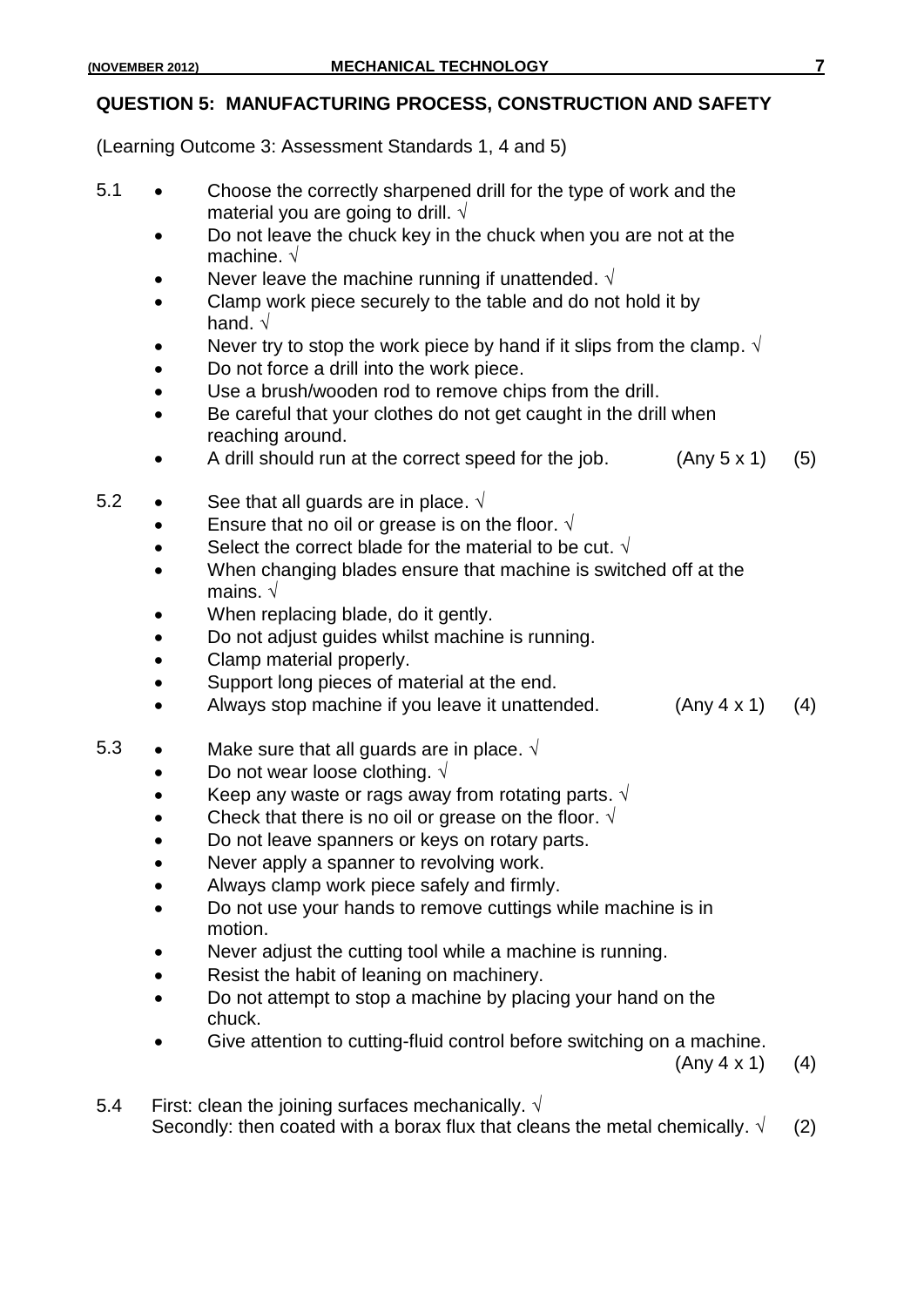| 5.5                      | 5.5.1 | Facing $\sqrt{ }$<br>Parallel turning $\sqrt{ }$<br>Drilling $\sqrt{}$<br>Boring $\sqrt{}$<br>Taper-turning $\sqrt{ }$<br>Screw-thread-cutting<br>Parting<br>Knurling<br>(Any 5 x 1)                                                                                                                                                                                 | (5) |  |  |
|--------------------------|-------|----------------------------------------------------------------------------------------------------------------------------------------------------------------------------------------------------------------------------------------------------------------------------------------------------------------------------------------------------------------------|-----|--|--|
|                          | 5.5.2 | A – Speed selection $\sqrt{}$<br>$B - Cross$ lide $\sqrt{ }$<br>$\bullet$<br>C – Compound slide $\sqrt{}$<br>D - Tailstock $\sqrt{}$<br>$E$ – Emergency/foot stop $\sqrt{ }$                                                                                                                                                                                         | (5) |  |  |
|                          |       | The cutting tool must be sharp. $\sqrt{ }$<br>The profile of the cutting tool must be correct. $\sqrt{ }$<br>Cutting tool must be clamped rigidly in the tool holder. $\sqrt{ }$<br>The lathe must be rigid. $\sqrt{ }$<br>If used in lathe, the cutting tool must be set at the correct height.<br>The cutting tool must not have too much overhang.<br>(Any 4 x 1) | (4) |  |  |
|                          | 5.7.1 | Weld all round $\sqrt{ }$                                                                                                                                                                                                                                                                                                                                            |     |  |  |
|                          | 5.7.2 | Site weld $\sqrt$                                                                                                                                                                                                                                                                                                                                                    | (2) |  |  |
|                          | 5.8.1 | Pa (Pascal) $\sqrt{ }$                                                                                                                                                                                                                                                                                                                                               | (1) |  |  |
| 5.6<br>5.7<br>5.8<br>5.9 | 5.8.2 | m <sup>2</sup> (square meter) $\sqrt{ }$<br>(1)                                                                                                                                                                                                                                                                                                                      |     |  |  |
|                          | 5.8.3 | m/s (meter per second) $\sqrt{ }$                                                                                                                                                                                                                                                                                                                                    | (1) |  |  |
|                          |       | 5.8.4 7 000 meter $\sqrt{ }$                                                                                                                                                                                                                                                                                                                                         | (1) |  |  |
|                          |       | 5.8.5 Revolutions Per Minute $\sqrt{}$                                                                                                                                                                                                                                                                                                                               | (1) |  |  |
|                          | 5.9.1 | Make sure about correct personal safety equipment. $\sqrt{ }$<br>1.<br>Open the gas main $\sqrt{ }$<br>2.<br>Set the regulators $\sqrt{ }$<br>3.<br>Purge the system $\sqrt{ }$<br>4.<br>Ignite the acetylene gas (flint-spark lighter) $\sqrt{}$<br>5.<br>Adjust the welding flame $\sqrt{ }$<br>6.                                                                 | (6) |  |  |
|                          | 5.9.2 | The acetylene cylinder $\sqrt{ }$                                                                                                                                                                                                                                                                                                                                    | (1) |  |  |
|                          | 5.9.3 | The opening of the cylinder valve briefly $\sqrt{ }$ to blow out any dust<br>and debris. $\sqrt{ }$                                                                                                                                                                                                                                                                  | (1) |  |  |

**8 MECHANICAL TECHNOLOGY (NOVEMBER 2012)**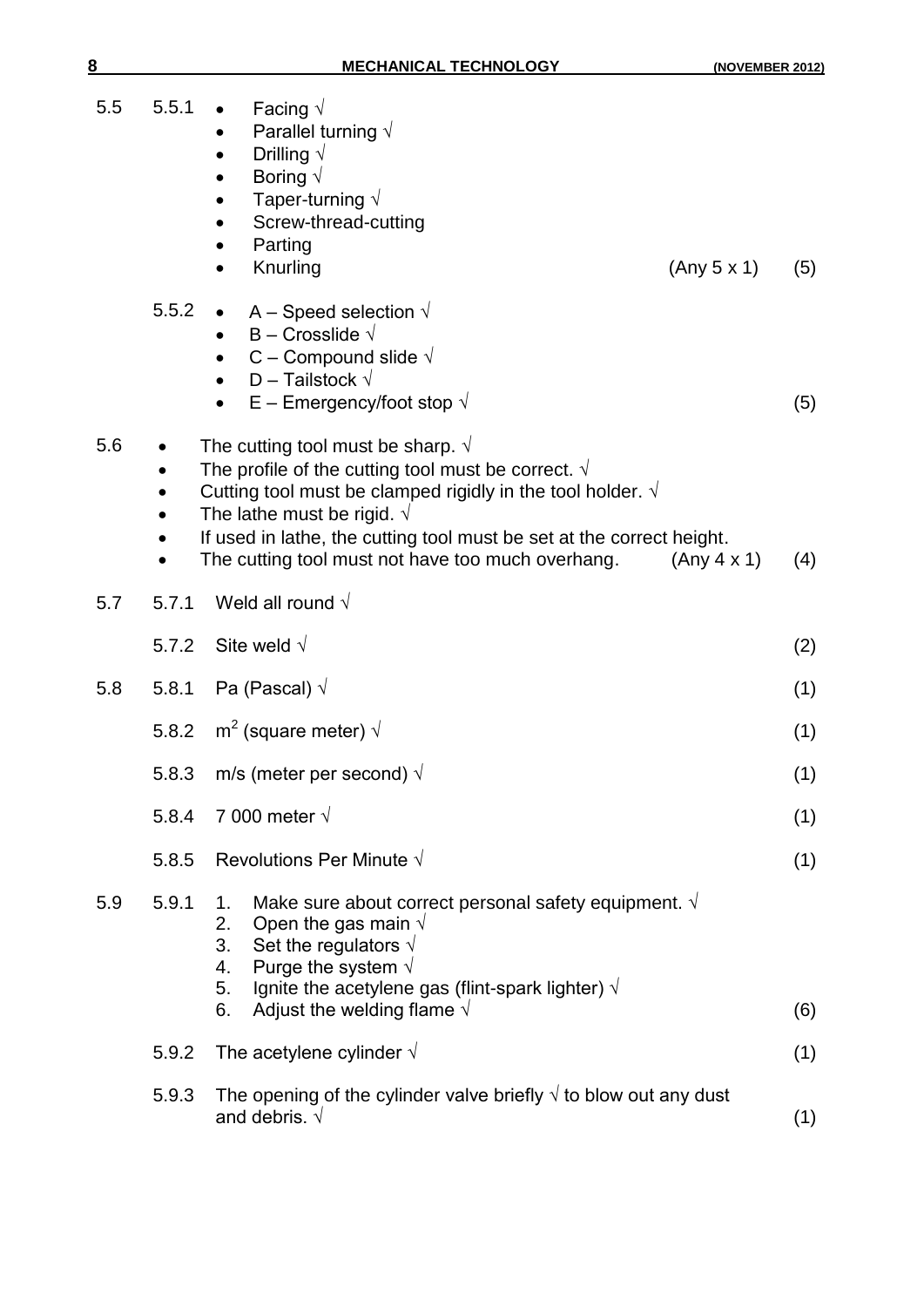5.10 5.10.1 Single bevel butt joint  $\sqrt{}$ (2) 5.10.2



(2)

 $(2)$ <br>[50]

5.10.3 Double "U" butt joint  $\sqrt{ }$ 

5 **[50]**

### **QUESTION 6: PUMPS AND MAINTENANCE**

(Learning Outcome 3: Assessment Standards 7 and 9)

| 6.1 | 6.1.1 | It is to reduce friction. $\sqrt{ }$                                                                                                                                                                                                                                     | (1) |
|-----|-------|--------------------------------------------------------------------------------------------------------------------------------------------------------------------------------------------------------------------------------------------------------------------------|-----|
|     | 6.1.2 | It is the force that resists the movement of one object against<br>another. $\sqrt{ }$                                                                                                                                                                                   | (1) |
| 6.2 | 6.2.1 | OIL LEAK $\sqrt{}$<br>Oil level becomes too low; loss in oil pressure to transport<br>$\bullet$<br>the oil to e.g. bearing. $\sqrt{ }$<br><b>OR</b><br><b>TOO MUCH OIL</b><br>$\bullet$<br>Oil level too high; too much pressure can damage the oil<br>seals.            | (2) |
|     | 6.2.2 | LEAK IN COOLING SYSTEM √<br>Radiator, radiator hoses head gasket leaking $\sqrt{ }$<br><b>OR</b><br><b>MECHANICAL FAILURE</b><br>Faulty water pump, broken fan belt<br><b>ELECTRONIC FAILURE</b><br>Temperature sending unit indicate wrong/faulty reading.<br>$\bullet$ | (2) |
| 6.3 | 6.3.1 | It is the oil's resistance to flow. $\sqrt{ }$                                                                                                                                                                                                                           | (1) |
|     | 6.3.2 | It is the ability to cling to a surface. $\sqrt{ }$                                                                                                                                                                                                                      | (1) |
|     | 6.3.3 | Society of Automotive Engineers $\sqrt{ }$                                                                                                                                                                                                                               | (1) |
|     |       |                                                                                                                                                                                                                                                                          |     |